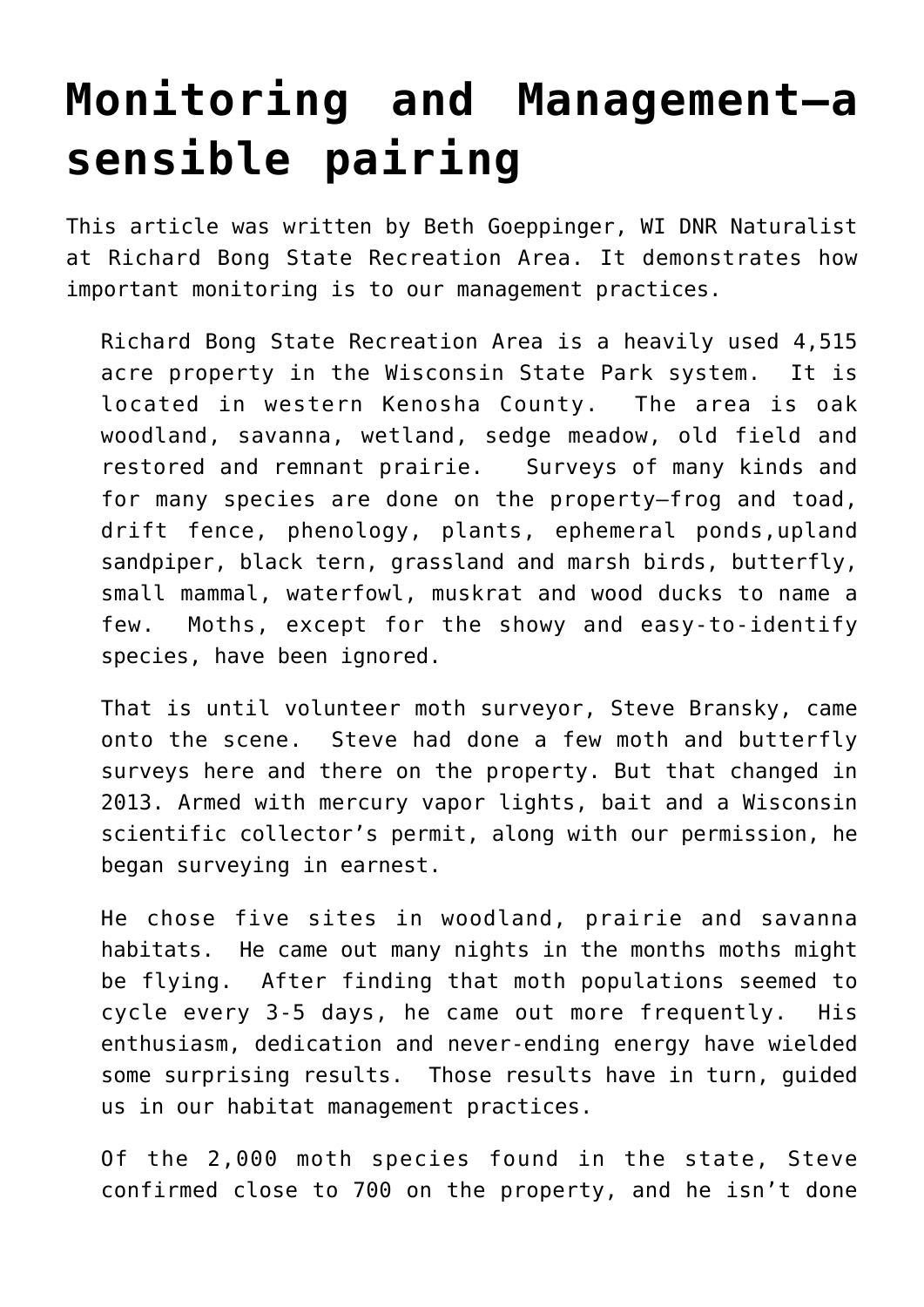yet! He found one of the biggest populations of the endangered *Papaipema silphii* moths (Silphium borer) in the state as well as 36 species of Catocola moths (underwings), one of the densest and most diverse populations in the state. Six confirmed state records, over one hundred range extensions and over sixty county records make the monitoring even more impressive.

So what does all that have to do with management? Obviously the way we have managed in the past has created appropriate habitat for these species. Mowing and prescribed burning and invasive species removal is our management regime. We try to burn each habitat unit on a three-year cycle but due to budgets and weather that often turned into 5-7 years which as it turns out, was beneficial to the insects.

There has long been a balance in prescribed burning, native habitat must be maintained and burning is the most efficient way to do that but you also don't want to burn too much and negatively affect the insect life. What the monitoring has helped us do is change and fine-tune our management strategies to better benefit the insects as well as the habitat.

We now make sure we have unburned habitat around the edges for recruitment. We mow some of the higher quality remnants more frequently than we burn them. We will also purposely try to leave unburned spots around host plants in places these populations are or could be. The monitoring data has also affected our brushing decisions for instance, *Catocala crataegii* (Hawthorn Underwing) needs hawthorn, which is present but not in large numbers. To that end, we are focusing on planting and keeping larger blocks of hawthorn.

They say that knowledge is power and I think that is true. We were lucky before in our management but now that we know the amazing diversity of moths on the property, we can